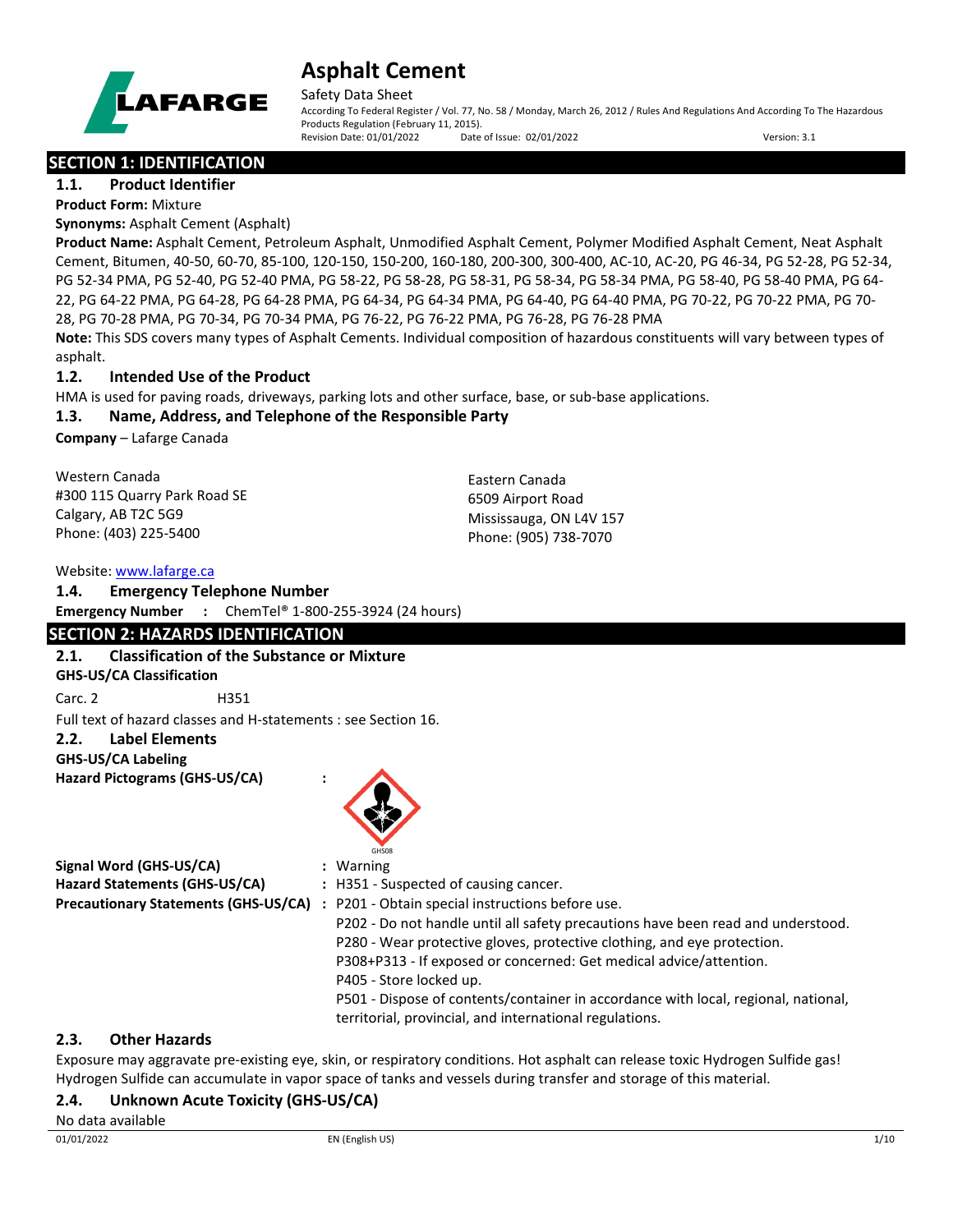Safety Data Sheet

According To Federal Register / Vol. 77, No. 58 / Monday, March 26, 2012 / Rules And Regulations And According To The Hazardous Products Regulation (February 11, 2015).

## **SECTION 3: COMPOSITION/INFORMATION ON INGREDIENTS**

#### **3.2. Mixture**

| <b>Name</b>            | <b>Product Identifier</b> | $%$ $*$       | <b>GHS Ingredient Classification</b> |
|------------------------|---------------------------|---------------|--------------------------------------|
| Asphalt                | (CAS-No.) 8052-42-4       | $80 - 100$    | Carc. 2, H351                        |
| Sulfur                 | (CAS-No.) 7704-34-9       | $\leq$ 7      | Skin Irrit. 2, H315                  |
|                        |                           |               | Aquatic Acute 3, H402                |
|                        |                           |               | Comb. Dust                           |
| Hydrogen Sulfide       | (CAS-No.) 7783-06-4       | $***$         | Flam. Gas 1, H220                    |
|                        |                           |               | Press. Gas (Lig.), H280              |
|                        |                           |               | Acute Tox. 2 (Inhalation:gas), H330  |
|                        |                           |               | Eye Irrit. 2A, H319                  |
|                        |                           |               | STOT SE 3, H335                      |
|                        |                           |               | STOT SE 1, H370                      |
|                        |                           |               | Aquatic Acute 1, H400                |
|                        |                           |               | Aquatic Chronic 1, H410              |
| Organosilane Compounds | Proprietary               | $0 - 0.15$    |                                      |
| <b>Blend of Amines</b> | Proprietary               | $0.25 - 0.75$ |                                      |

Full text of H-phrases: see Section 16.

\*Percentages are listed in weight by weight percentage (w/w%) for liquid and solid ingredients. Gas ingredients are listed in volume by volume percentage (v/v%).

\*\*May be formed during processing.

## **SECTION 4: FIRST AID MEASURES**

#### **4.1. Description of First-aid Measures**

**General:** Never give anything by mouth to an unconscious person. If you feel unwell, seek medical advice (show the label where possible).

**Inhalation:** When symptoms occur: go into open air and ventilate suspected area. Obtain medical attention if breathing difficulty persists.

**Skin Contact:** Remove contaminated clothing. Drench affected area with water for at least 15 minutes. Obtain medical attention if irritation develops or persists. Removal of solidified molten material from skin requires medical assistance.

**Eye Contact:** Rinse cautiously with water for at least 15 minutes. Remove contact lenses, if present and easy to do. Continue rinsing. Obtain medical attention. Removal of solidified molten material from the eyes requires medical assistance.

**Ingestion:** Rinse mouth. Do NOT induce vomiting. Obtain medical attention.

## **4.2. Most Important Symptoms and Effects Both Acute and Delayed**

**General:** This product, if heated may release asphalt fumes. During processing, inhalation of fumes may cause dizziness and/or irritation to the eyes, nose, and throat. Hot molten product will cause thermal burns to the skin. Suspected of causing cancer. **Inhalation:** Toxic fumes may be generated from heating asphalt and may be harmful if inhaled. WARNING: irritating and toxic hydrogen sulfide gas may be present. Greater than 15-20 ppm continuous exposure can cause mucous membrane and respiratory tract irritation. 50-500 ppm can cause headache, nausea, and dizziness. Continued exposure at these levels can lead to loss of reasoning and balance, difficulty in breathing, fluid in the lungs, and possible loss of consciousness. Greater than 500 ppm can cause rapid unconsciousness and death if not promptly revived. Hydrogen sulfide may cause respiratory paralysis.

**Skin Contact:** Prolonged exposure may cause skin irritation. Risk of thermal burns on contact with molten product.

**Eye Contact:** May cause slight irritation to eyes. Risk of thermal burns on contact with molten product.

**Ingestion:** Ingestion may cause adverse effects.

**Chronic Symptoms:** Emissions from asphalt are suspected of causing cancer. If dust is generated, repeated exposure through inhalation may cause cancer or lung disease. Symptoms will include progressively more difficult breathing, cough, fever, and weight loss.

## **4.3. Indication of Any Immediate Medical Attention and Special Treatment Needed**

If exposed or concerned, get medical advice and attention. If medical advice is needed, have product container or label at hand.

## **SECTION 5: FIRE-FIGHTING MEASURES**

## **5.1. Extinguishing Media**

**Suitable Extinguishing Media:** Alcohol foam, carbon dioxide, dry chemical.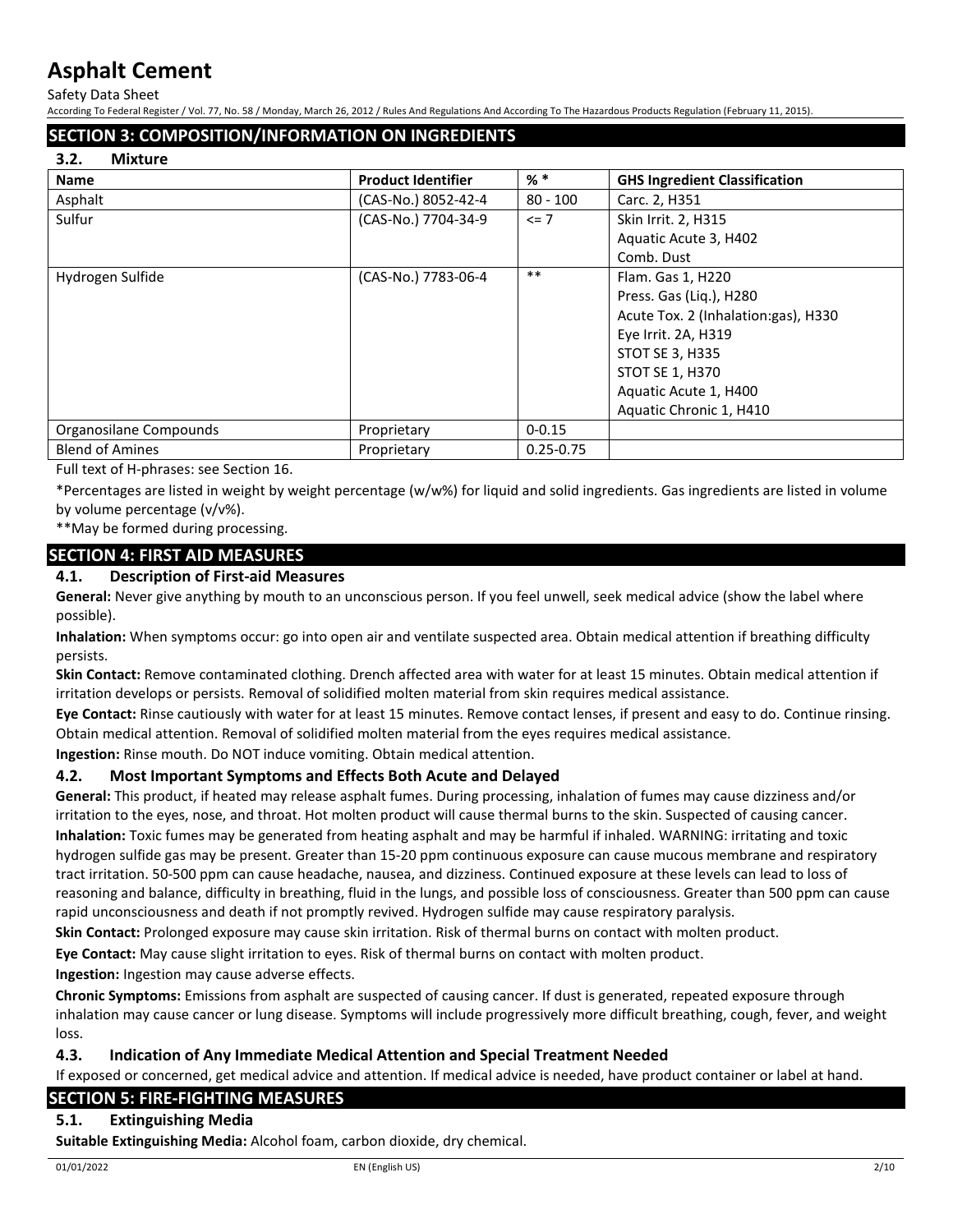Safety Data Sheet

According To Federal Register / Vol. 77, No. 58 / Monday, March 26, 2012 / Rules And Regulations And According To The Hazardous Products Regulation (February 11, 2015).

**Unsuitable Extinguishing Media:** Do not use a heavy water stream. Do not use water when molten material is involved, may react violently or explosively on contact with water.

### **5.2. Special Hazards Arising From the Substance or Mixture**

**Fire Hazard:** Not considered flammable but may burn at high temperatures.

**Explosion Hazard:** Product is not explosive. In molten state: reacts violently with water (moisture).

**Reactivity:** Hazardous reactions will not occur under normal conditions.

## **5.3. Advice for Firefighters**

**Precautionary Measures Fire:** Exercise caution when fighting any chemical fire.

**Firefighting Instructions:** Use water spray or fog for cooling exposed containers.

**Protection During Firefighting:** Do not enter fire area without proper protective equipment, including respiratory protection. **Hazardous Combustion Products**: Carbon dioxide, carbon monoxide, smoke, unburned hydrocarbons and oxides of sulfur and/or nitrogen. Hydrogen sulfide and other sulfur-containing gases can evolve from this product particularly at elevated temperatures.

#### **Reference to Other Sections**

Refer to Section 9 for flammability properties.

#### **SECTION 6: ACCIDENTAL RELEASE MEASURES**

#### **6.1. Personal Precautions, Protective Equipment and Emergency Procedures**

**General Measures:** Do not get in eyes, on skin, or on clothing. Do not breathe dust, gas, vapor.

#### **6.1.1. For Non-Emergency Personnel**

**Protective Equipment:** Use appropriate personal protective equipment (PPE).

**Emergency Procedures:** Evacuate unnecessary personnel.

#### **6.1.2. For Emergency Personnel**

**Protective Equipment:** Equip cleanup crew with proper protection.

**Emergency Procedures:** Upon arrival at the scene, a first responder is expected to recognize the presence of dangerous goods, protect oneself and the public, secure the area, and call for the assistance of trained personnel as soon as conditions permit. Ventilate area.

#### **6.2. Environmental Precautions**

Prevent entry to sewers and public waters.

#### **6.3. Methods and Materials for Containment and Cleaning Up**

**For Containment:** Contain solid spills with appropriate barriers and prevent migration and entry into sewers or streams. **Methods for Cleaning Up:** If melted: allow liquid to solidify before taking it up. Clean up spills immediately and dispose of waste safely. Recover the product by vacuuming, shoveling or sweeping. Transfer spilled material to a suitable container for disposal. Contact competent authorities after a spill.

#### **6.4. Reference to Other Sections**

See Section 8 for exposure controls and personal protection and Section 13 for disposal considerations.

## **SECTION 7: HANDLING AND STORAGE**

#### **7.1. Precautions for Safe Handling**

**Additional Hazards When Processed:** If stored under heat for extended periods or significantly agitated, this material might evolve or release hydrogen sulfide, a flammable gas, which can raise and widen this material's actual flammability limits and significantly lower its auto-ignition temperature. Hydrogen sulfide is a toxic gas that can be fatal. It also has a rotten egg smell that causes odor fatigue very quickly and shouldn't be used as an indicator for the presence of gas.

**Precautions for Safe Handling:** Wash hands and other exposed areas with mild soap and water before eating, drinking or smoking and when leaving work. Obtain special instructions before use. Do not handle until all safety precautions have been read and understood. Do not get in eyes, on skin, or on clothing. Do not breathe dust, gas, vapor.

**Hygiene Measures:** Handle in accordance with good industrial hygiene and safety procedures.

#### **7.2. Conditions for Safe Storage, Including Any Incompatibilities**

#### **Technical Measures:** Comply with applicable regulations.

**Storage Conditions:** Keep container closed when not in use. Store in a dry, cool place. Keep/Store away from direct sunlight, extremely high or low temperatures and incompatible materials.

**Incompatible Materials:** Strong acids, strong bases, strong oxidizers. Fluorine.

#### **Storage Temperature:** Unlimited

## **7.3. Specific End Use(s)**

HMA is used for paving roads, driveways, parking lots and other surface, base, or sub-base applications.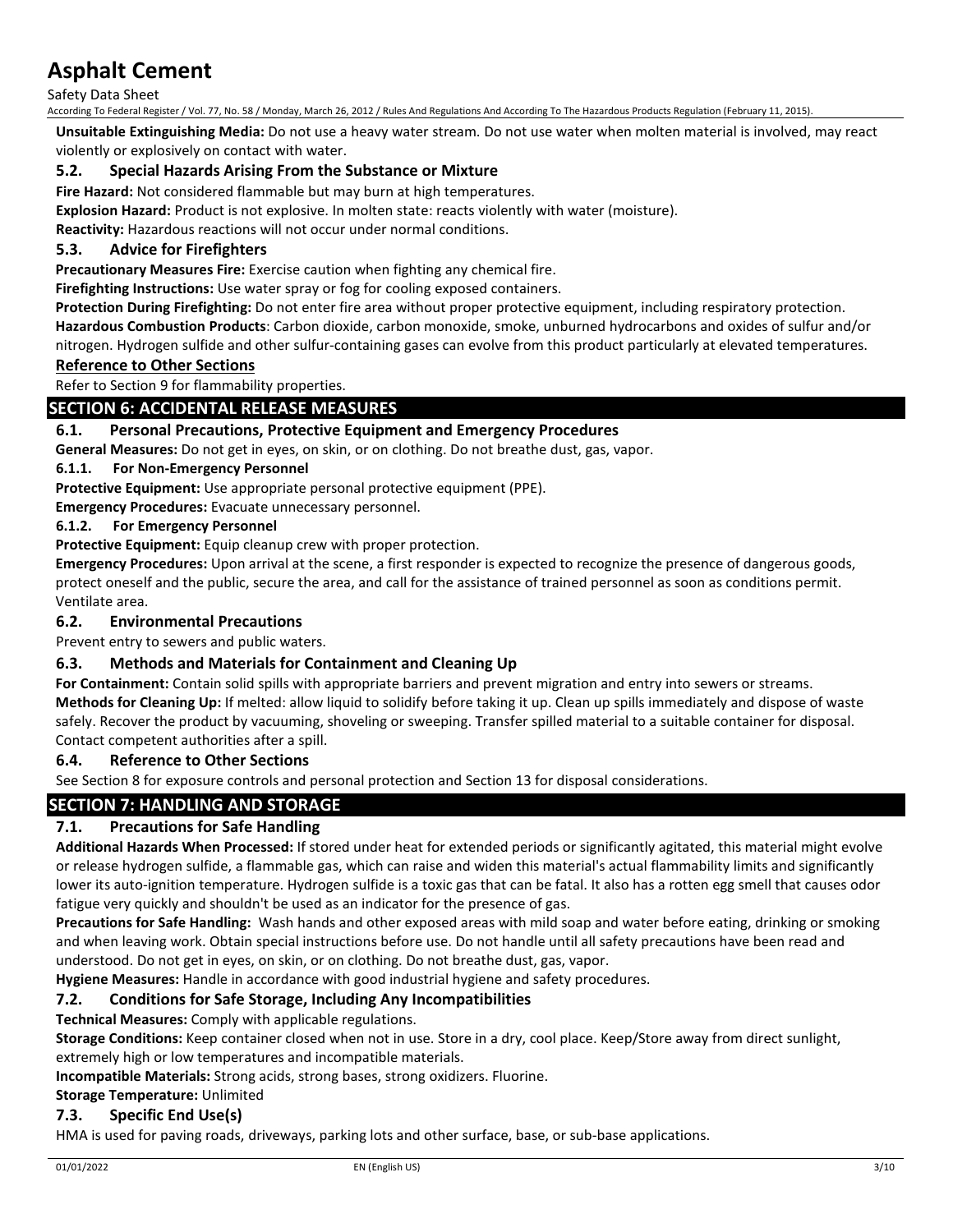Safety Data Sheet

According To Federal Register / Vol. 77, No. 58 / Monday, March 26, 2012 / Rules And Regulations And According To The Hazardous Products Regulation (February 11, 2015).

## **SECTION 8: EXPOSURE CONTROLS/PERSONAL PROTECTION**

## **8.1. Control Parameters**

For substances listed in Section 3 that are not listed here, there are no established Exposure limits from the manufacturer, supplier, importer, or the appropriate advisory agency including: ACGIH (TLV), AIHA (WEEL), NIOSH (REL), OSHA (PEL), Canadian provincial governments, or the Mexican government.

| Asphalt (8052-42-4)                |                                                                 |                                                            |  |
|------------------------------------|-----------------------------------------------------------------|------------------------------------------------------------|--|
| <b>Mexico</b>                      | <b>OEL TWA</b>                                                  | 5 mg/ $m3$                                                 |  |
| <b>Mexico</b>                      | <b>OEL STEL</b>                                                 | $10 \text{ mg/m}^3$                                        |  |
| <b>USA ACGIH</b>                   | <b>ACGIH TWA</b>                                                | 0.5 mg/m <sup>3</sup> (fume, inhalable particulate matter) |  |
| <b>USA ACGIH</b>                   | ACGIH chemical category                                         | Not Classifiable as a Human Carcinogen fume, coal tar-free |  |
| <b>USA ACGIH</b>                   | <b>Biological Exposure Indices (BEI)</b>                        | 2.5 µg/l Parameter: 1-Hydroxypyrene with hydrolysis -      |  |
|                                    |                                                                 | Medium: urine - Sampling time: end of shift at end of      |  |
|                                    |                                                                 | workweek (background) Parameter: 3-                        |  |
|                                    |                                                                 | Hydroxybenzo(a)pyrene with hydrolysis - Medium: urine -    |  |
|                                    |                                                                 | Sampling time: end of shift at end of workweek             |  |
|                                    |                                                                 | (nonquantitative)                                          |  |
| <b>USA NIOSH</b>                   | NIOSH REL (ceiling)                                             | 5 mg/m <sup>3</sup> (fume)                                 |  |
| Alberta                            | <b>OEL TWA</b>                                                  | 5 mg/m <sup>3</sup> (Petroleum-fume)                       |  |
| <b>British Columbia</b>            | <b>OEL TWA</b>                                                  | 0.5 mg/m <sup>3</sup> (inhalable fume)                     |  |
| Manitoba                           | <b>OEL TWA</b>                                                  | 0.5 mg/m <sup>3</sup> (fume, inhalable particulate matter) |  |
| <b>New Brunswick</b>               | <b>OEL TWA</b>                                                  | 5 mg/m <sup>3</sup> (petroleum fumes)                      |  |
| <b>Newfoundland &amp; Labrador</b> | <b>OEL TWA</b>                                                  | 0.5 mg/m <sup>3</sup> (fume, inhalable particulate matter) |  |
| <b>Nova Scotia</b>                 | <b>OEL TWA</b>                                                  | 0.5 mg/m <sup>3</sup> (fume, inhalable particulate matter) |  |
| <b>Nunavut</b>                     | <b>OEL STEL</b>                                                 | 1.5 mg/m <sup>3</sup> (Bitumen-fume)                       |  |
| <b>Nunavut</b>                     | <b>OEL TWA</b>                                                  | 0.5 mg/m <sup>3</sup> (Bitumen-fume)                       |  |
| <b>Northwest Territories</b>       | <b>OEL STEL</b>                                                 | 1.5 mg/m <sup>3</sup> (Bitumen-fume)                       |  |
| <b>Northwest Territories</b>       | <b>OEL TWA</b>                                                  | 0.5 mg/m <sup>3</sup> (Bitumen-fume)                       |  |
| <b>Ontario</b>                     | <b>OEL TWA</b>                                                  | 0.5 mg/m <sup>3</sup> (fume, inhalable)                    |  |
| <b>Prince Edward Island</b>        | <b>OEL TWA</b>                                                  | 0.5 mg/m <sup>3</sup> (fume, inhalable particulate matter) |  |
| Québec                             | <b>VEMP</b>                                                     | 5 mg/m <sup>3</sup> (fume)                                 |  |
| Saskatchewan                       | <b>OEL STEL</b>                                                 | 1.5 mg/m <sup>3</sup> (fume and inhalable fraction)        |  |
| Saskatchewan                       | <b>OEL TWA</b>                                                  | 0.5 mg/m <sup>3</sup> (fume and inhalable fraction)        |  |
| Yukon                              | <b>OEL STEL</b>                                                 | 10 mg/m $3$ (fume)                                         |  |
| Yukon                              | <b>OEL TWA</b>                                                  | 5 mg/m <sup>3</sup> (fume)                                 |  |
| Sulfur (7704-34-9)                 |                                                                 |                                                            |  |
| Alberta                            | OEL TWA (mg/m <sup>3</sup> )                                    | $10 \text{ mg/m}^3$                                        |  |
|                                    | Hydrogen sulfide (7783-06-4) * May be formed during processing. |                                                            |  |
| <b>Mexico</b>                      | OEL TWA (mg/m <sup>3</sup> )                                    | 14 mg/ $m3$                                                |  |
| <b>Mexico</b>                      | <b>OEL TWA</b>                                                  | 10 ppm                                                     |  |
| <b>Mexico</b>                      | <b>OEL STEL</b>                                                 | $21 \text{ mg/m}^3$                                        |  |
| <b>Mexico</b>                      | <b>OEL STEL</b>                                                 | 15 ppm                                                     |  |
| <b>USA ACGIH</b>                   | <b>ACGIH TWA</b>                                                | 1 ppm                                                      |  |
| <b>USA ACGIH</b>                   | <b>ACGIH STEL</b>                                               | 5 ppm                                                      |  |
| <b>USA OSHA</b>                    | OSHA PEL (Ceiling)                                              | 20 ppm                                                     |  |
| <b>USA OSHA</b>                    | Acceptable Maximum Peak Above The                               | 50 ppm Peak (10 minutes once, only if no other             |  |
|                                    | Acceptable Ceiling Concentration For An                         | measurable exposure occurs)                                |  |
|                                    | 8-Hr Shift                                                      |                                                            |  |
| <b>USA NIOSH</b>                   | NIOSH REL (ceiling)                                             | 15 mg/m $3$                                                |  |
| <b>USA NIOSH</b>                   | NIOSH REL (ceiling)                                             | 10 ppm                                                     |  |
| <b>USA IDLH</b>                    | US IDLH                                                         | 100 ppm                                                    |  |
| Alberta                            | <b>OEL Ceiling</b>                                              | $21 \text{ mg/m}^3$                                        |  |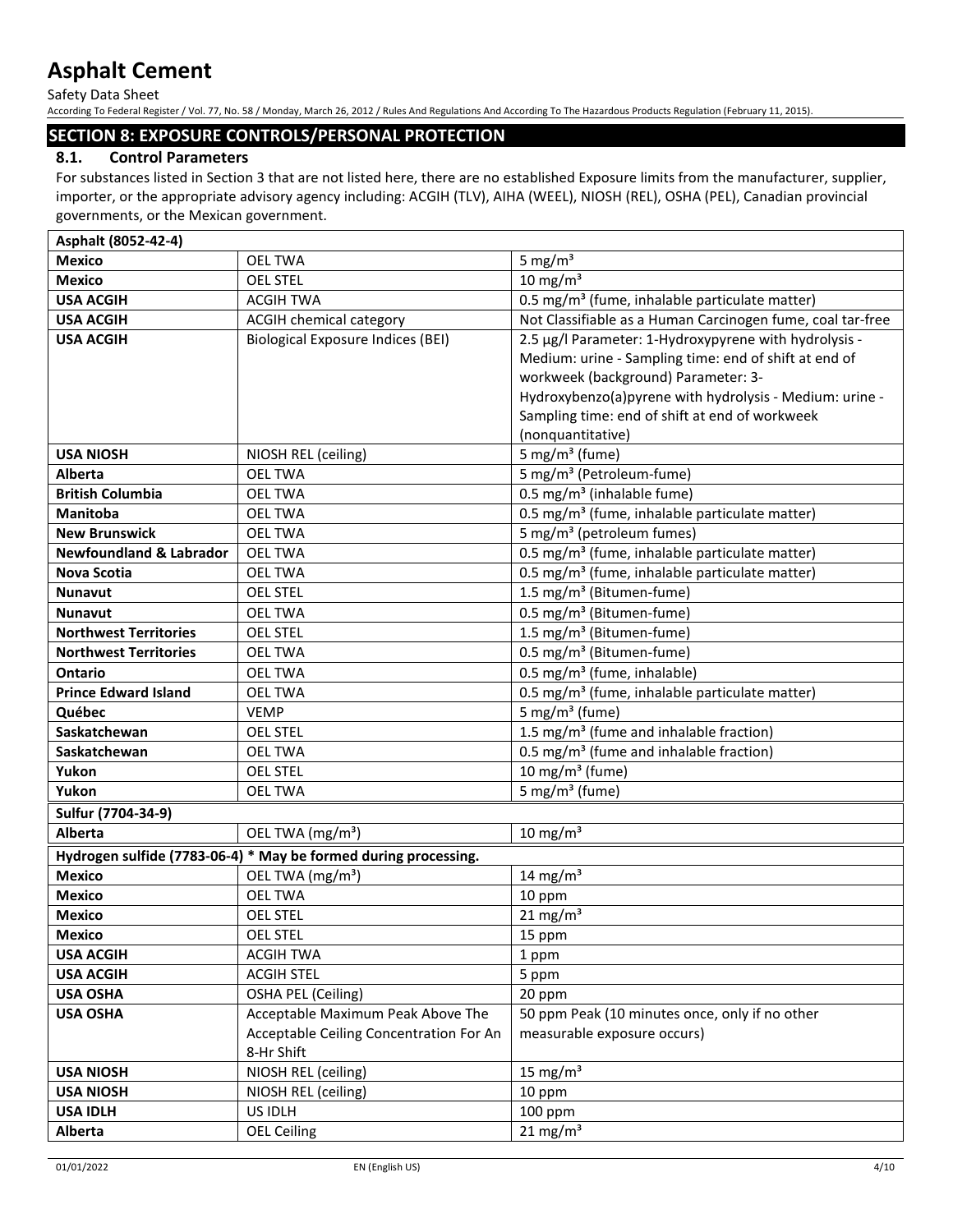Safety Data Sheet

According To Federal Register / Vol. 77, No. 58 / Monday, March 26, 2012 / Rules And Regulations And According To The Hazardous Products Regulation (February 11, 2015).

| <b>Alberta</b>                     | <b>OEL Ceiling</b> | 15 ppm              |
|------------------------------------|--------------------|---------------------|
| Alberta                            | <b>OEL TWA</b>     | 14 mg/m $3$         |
| Alberta                            | <b>OEL TWA</b>     | 10 ppm              |
| <b>British Columbia</b>            | <b>OEL Ceiling</b> | 10 ppm              |
| <b>Manitoba</b>                    | <b>OEL STEL</b>    | 5 ppm               |
| <b>Manitoba</b>                    | <b>OEL TWA</b>     | 1 ppm               |
| <b>New Brunswick</b>               | <b>OEL STEL</b>    | $21 \text{ mg/m}^3$ |
| <b>New Brunswick</b>               | <b>OEL STEL</b>    | 15 ppm              |
| <b>New Brunswick</b>               | <b>OEL TWA</b>     | 14 mg/m $3$         |
| <b>New Brunswick</b>               | <b>OEL TWA</b>     | 10 ppm              |
| <b>Newfoundland &amp; Labrador</b> | <b>OEL STEL</b>    | 5 ppm               |
| <b>Newfoundland &amp; Labrador</b> | <b>OEL TWA</b>     | 1 ppm               |
| <b>Nova Scotia</b>                 | <b>OEL STEL</b>    | 5 ppm               |
| <b>Nova Scotia</b>                 | <b>OEL TWA</b>     | 1 ppm               |
| <b>Nunavut</b>                     | <b>OEL STEL</b>    | 15 ppm              |
| <b>Nunavut</b>                     | <b>OEL TWA</b>     | 10 ppm              |
| <b>Northwest Territories</b>       | <b>OEL STEL</b>    | 15 ppm              |
| <b>Northwest Territories</b>       | <b>OEL TWA</b>     | 10 ppm              |
| <b>Ontario</b>                     | <b>OEL STEL</b>    | 15 ppm              |
| <b>Ontario</b>                     | <b>OEL TWA</b>     | 10 ppm              |
| <b>Prince Edward Island</b>        | <b>OEL STEL</b>    | 5 ppm               |
| <b>Prince Edward Island</b>        | <b>OEL TWA</b>     | 1 ppm               |
| Québec                             | <b>VECD</b>        | $21 \text{ mg/m}^3$ |
| Québec                             | <b>VECD</b>        | 15 ppm              |
| Québec                             | <b>VEMP</b>        | 14 mg/m $3$         |
| Québec                             | <b>VEMP</b>        | 10 ppm              |
| Saskatchewan                       | <b>OEL STEL</b>    | 15 ppm              |
| Saskatchewan                       | <b>OEL TWA</b>     | 10 ppm              |
| Yukon                              | <b>OEL STEL</b>    | 27 mg/m $3$         |
| Yukon                              | <b>OEL STEL</b>    | 15 ppm              |
| Yukon                              | <b>OEL TWA</b>     | 15 mg/ $m3$         |
| Yukon                              | <b>OEL TWA</b>     | 10 ppm              |

## **8.2. Exposure Controls**

**Appropriate Engineering Controls:** Emergency eye wash fountains and safety showers should be available in the immediate vicinity of any potential exposure. Ensure adequate ventilation, especially in confined areas. Ensure all national/local regulations are observed.

**Personal Protective Equipment:** Gloves. Protective clothing. Protective goggles. Insufficient ventilation: wear respiratory protection.



**Materials for Protective Clothing:** Chemically resistant materials and fabrics.

**Hand Protection:** Wear protective gloves.

**Eye and Face Protection:** Chemical safety goggles.

**Skin and Body Protection:** Wear suitable protective clothing.

**Respiratory Protection:** If exposure limits are exceeded or irritation is experienced, NIOSH-approved respiratory protection should be worn. In case of inadequate ventilation, oxygen deficient atmosphere, or where exposure levels are not known wear approved respiratory protection.

**Thermal Hazard Protection:** If material is hot, wear thermally resistant protective gloves.

**Other Information:** When using, do not eat, drink or smoke.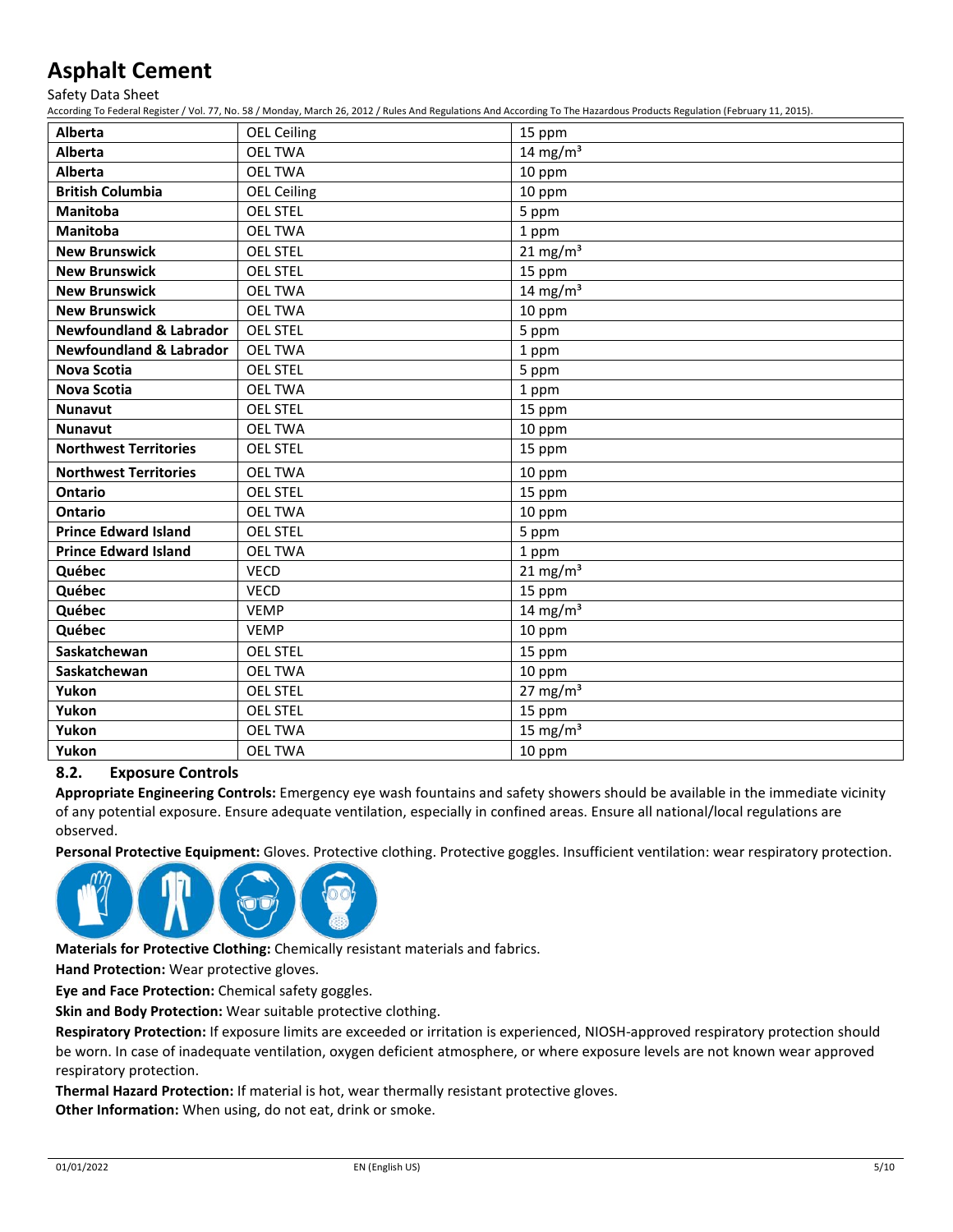Safety Data Sheet

According To Federal Register / Vol. 77, No. 58 / Monday, March 26, 2012 / Rules And Regulations And According To The Hazardous Products Regulation (February 11, 2015).

## **SECTION 9: PHYSICAL AND CHEMICAL PROPERTIES**

## **9.1. Information on Basic Physical and Chemical Properties**

| <b>Physical State</b>                         | ٠                    | Solid                       |
|-----------------------------------------------|----------------------|-----------------------------|
| Appearance                                    |                      | <b>Black Granular Solid</b> |
| Odor                                          |                      | Slight Petroleum Odor       |
| <b>Odor Threshold</b>                         |                      | Not available               |
| рH                                            |                      | Not available               |
| <b>Evaporation Rate</b>                       |                      | Not available               |
| <b>Melting Point</b>                          |                      | Not available               |
| <b>Freezing Point</b>                         |                      | Not available               |
| <b>Boiling Point</b>                          |                      | Not available               |
| <b>Flash Point</b>                            |                      | > 93.3 °C (> 199.94 °F)     |
| <b>Auto-ignition Temperature</b>              | $\ddot{\phantom{a}}$ | Not available               |
| <b>Decomposition Temperature</b>              |                      | Not available               |
| Flammability (solid, gas)                     |                      | Not available               |
| <b>Lower Flammable Limit</b>                  |                      | Not available               |
| Upper Flammable Limit                         |                      | Not available               |
| <b>Vapor Pressure</b>                         | ÷                    | Not available               |
| Relative Vapor Density at 20°C                |                      | Not available               |
| <b>Relative Density</b>                       |                      | Not available               |
| <b>Specific Gravity</b>                       |                      | $2.0 - 2.5$ (Water = 1)     |
| Solubility                                    |                      | Water: Insoluble in water   |
| <b>Partition Coefficient: N-Octanol/Water</b> |                      | Not available               |
| <b>Viscosity</b>                              |                      | Not available               |

## **SECTION 10: STABILITY AND REACTIVITY**

**10.1. Reactivity:** Hazardous reactions will not occur under normal conditions.

**10.2. Chemical Stability:** Stable under recommended handling and storage conditions (see Section 7).

**10.3. Possibility of Hazardous Reactions:** Hazardous polymerization will not occur.

**10.4. Conditions to Avoid:** Direct sunlight, extremely high or low temperatures, and incompatible materials.

**10.5. Incompatible Materials:** Strong acids, strong bases, strong oxidizers. Fluorine.

**10.6. Hazardous Decomposition Products:** Thermal decomposition may produce: Carbon dioxide, carbon monoxide, smoke,

fumes, unburned hydrocarbons and oxides of sulfur and/or nitrogen. Hydrogen sulfide and other sulfur-containing gases can evolve from this product particularly at elevated temperatures.

## **SECTION 11: TOXICOLOGICAL INFORMATION**

#### **11.1. Information on Toxicological Effects - Product**

**LD50 and LC50 Data:** Not available **Skin Corrosion/Irritation:** Not classified **Eye Damage/Irritation:** Not classified **Respiratory or Skin Sensitization:** Not classified **Acute Toxicity (Oral):** Not classified **Acute Toxicity (Dermal):** Not classified **Acute Toxicity (Inhalation):** Not classified

**Germ Cell Mutagenicity:** Not classified

**Carcinogenicity:** Suspected of causing cancer.

**Specific Target Organ Toxicity (Repeated Exposure):** Not classified

**Reproductive Toxicity:** Not classified

**Specific Target Organ Toxicity (Single Exposure):** Not classified

**Aspiration Hazard:** Not classified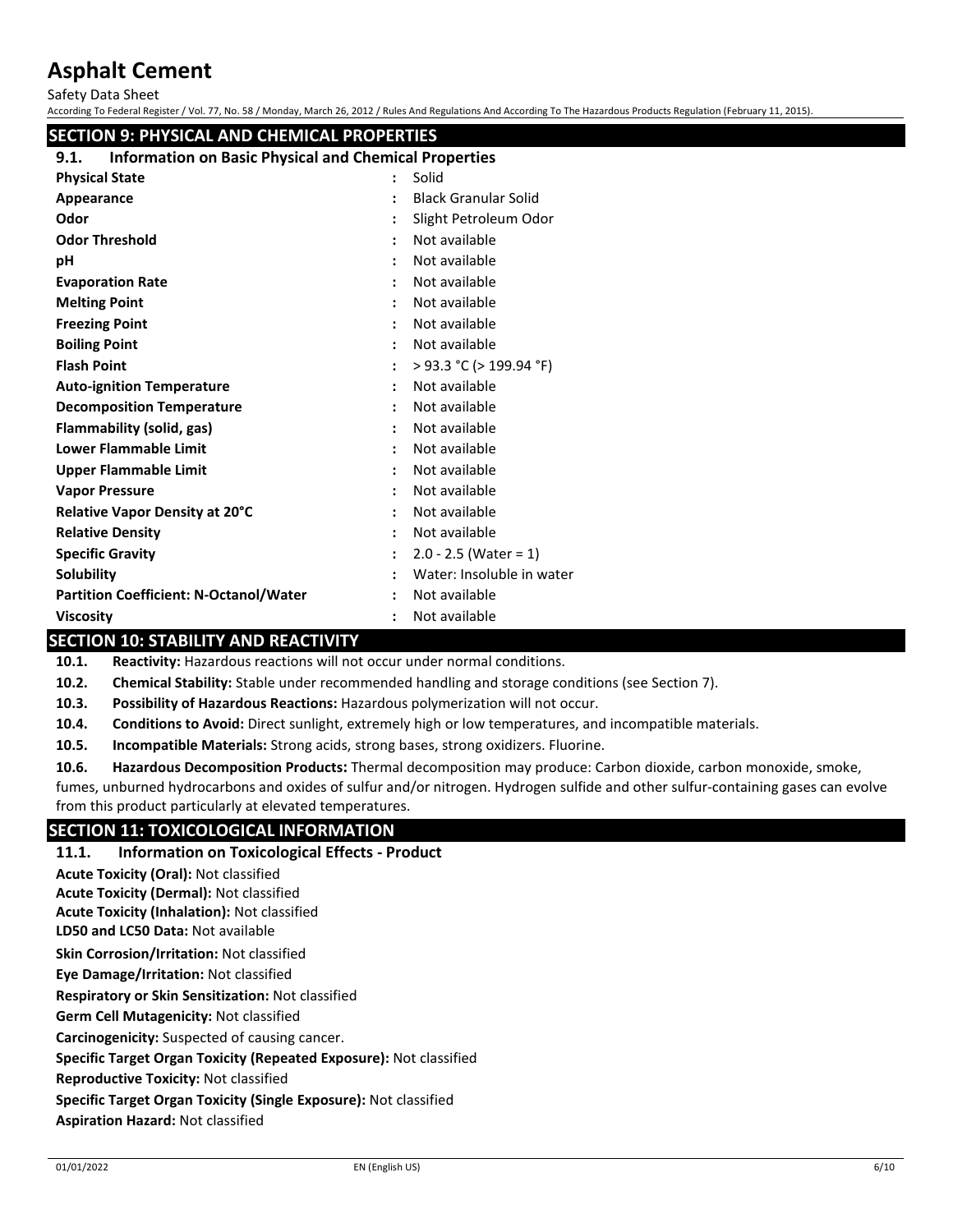Safety Data Sheet

According To Federal Register / Vol. 77, No. 58 / Monday, March 26, 2012 / Rules And Regulations And According To The Hazardous Products Regulation (February 11, 2015).

**Symptoms/Injuries After Inhalation:** Toxic fumes may be generated from heating asphalt and may be harmful if inhaled. WARNING: irritating and toxic hydrogen sulfide gas may be present. Greater than 15-20 ppm continuous exposure can cause mucous membrane and respiratory tract irritation. 50-500 ppm can cause headache, nausea, and dizziness. Continued exposure at these levels can lead to loss of reasoning and balance, difficulty in breathing, fluid in the lungs, and possible loss of consciousness. Greater than 500 ppm can cause rapid unconsciousness and death if not promptly revived. Hydrogen sulfide may cause respiratory paralysis.

**Symptoms/Injuries After Skin Contact:** Prolonged exposure may cause skin irritation. Risk of thermal burns on contact with molten product.

**Symptoms/Injuries After Eye Contact:** May cause slight irritation to eyes. Risk of thermal burns on contact with molten product. **Symptoms/Injuries After Ingestion:** Ingestion may cause adverse effects.

**Chronic Symptoms:** Emissions from asphalt are suspected of causing cancer. If dust is generated, repeated exposure through inhalation may cause cancer or lung disease. Symptoms will include progressively more difficult breathing, cough, fever, and weight loss.

## **11.2. Information on Toxicological Effects - Ingredient(s)**

**LD50 and LC50 Data:**

| Asphalt (8052-42-4)                                                          |                  |                                                                       |
|------------------------------------------------------------------------------|------------------|-----------------------------------------------------------------------|
| LD50 Oral Rat                                                                |                  | > 5000 mg/kg                                                          |
| <b>LD50 Dermal Rabbit</b>                                                    |                  | > 2000 mg/kg                                                          |
| <b>LC50 Inhalation Rat</b>                                                   |                  | $> 94.4$ mg/m <sup>3</sup>                                            |
| Sulfur (7704-34-9)                                                           |                  |                                                                       |
| LD50 Oral Rat                                                                |                  | > 3000 mg/kg                                                          |
| <b>LD50 Dermal Rabbit</b>                                                    |                  | > 2000 mg/kg                                                          |
| <b>LC50 Inhalation Rat</b>                                                   |                  | $> 9.23$ mg/l/4h                                                      |
| Asphalt (8052-42-4)                                                          |                  |                                                                       |
| <b>IARC Group</b>                                                            |                  | 2B                                                                    |
| <b>OSHA Hazard Communication Carcinogen List</b>                             |                  | In OSHA Hazard Communication Carcinogen list.                         |
| Hydrogen sulfide (7783-06-4)                                                 |                  |                                                                       |
| <b>LC50 Inhalation Rat</b>                                                   |                  | 444 ppm/4h                                                            |
| <b>SECTION 12: ECOLOGICAL INFORMATION</b>                                    |                  |                                                                       |
| 12.1.<br><b>Toxicity</b>                                                     |                  |                                                                       |
| Ecology - General: Not classified.                                           |                  |                                                                       |
| Sulfur (7704-34-9)                                                           |                  |                                                                       |
| LC50 Fish 1                                                                  |                  | 866 mg/l (Exposure time: 96 h - Species: Brachydanio rerio [static])  |
| EC50 Daphnia 1                                                               |                  | 736 mg/l (Exposure time: 48 h - Species: Daphnia magna)               |
| LC50 Fish 2                                                                  |                  | 14 mg/l (Exposure time: 96 h - Species: Lepomis macrochirus [static]) |
| Hydrogen sulfide (7783-06-4)                                                 |                  |                                                                       |
| <b>LC50 Inhalation Rat</b>                                                   | 444 ppm/4h       |                                                                       |
| 12.2.<br><b>Persistence and Degradability</b>                                |                  |                                                                       |
| <b>Asphalt Cement (Asphalt)</b>                                              |                  |                                                                       |
| <b>Persistence and Degradability</b>                                         | Not established. |                                                                       |
| 12.3.<br><b>Bioaccumulative Potential</b>                                    |                  |                                                                       |
| $\mathbf{A}$ is the contract of $\mathbf{A}$ in the contract of $\mathbf{A}$ |                  |                                                                       |

| <b>Asphalt Cement (Asphalt)</b>       |                               |
|---------------------------------------|-------------------------------|
| <b>Bioaccumulative Potential</b>      | Not established.              |
| Asphalt (8052-42-4)                   |                               |
| <b>BCF Fish 1</b>                     | (no bioaccumulation expected) |
| Log Pow                               | > 6                           |
| Hydrogen sulfide (7783-06-4)          |                               |
| <b>BCF Fish 1</b>                     | (no bioaccumulation expected) |
| Partition coefficient n-octanol/water | 0.45 (at 25 °C)               |
| (Log Pow)                             |                               |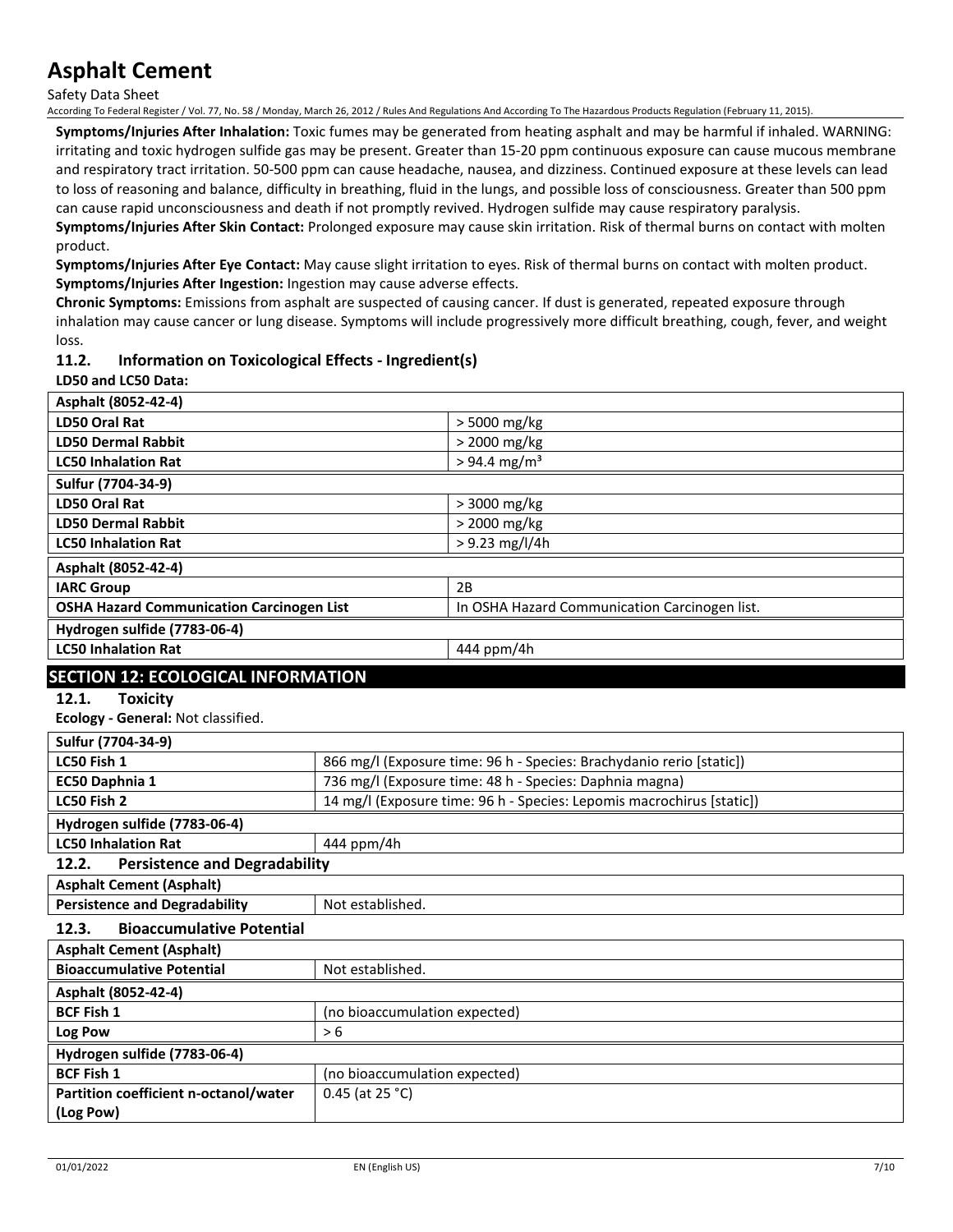Safety Data Sheet

According To Federal Register / Vol. 77, No. 58 / Monday, March 26, 2012 / Rules And Regulations And According To The Hazardous Products Regulation (February 11, 2015).

#### **12.4. Mobility in Soil**

Not available

#### **12.5. Other Adverse Effects**

**Other Information:** Avoid release to the environment.

### **SECTION 13: DISPOSAL CONSIDERATIONS**

## **13.1. Waste treatment methods**

**Waste Disposal Recommendations:** Dispose of waste material in accordance with all local, regional, national, provincial, territorial and international regulations.

**Additional Information:** Container may remain hazardous when empty. Continue to observe all precautions.

**Ecology - Waste Materials:** Avoid release to the environment.

#### **SECTION 14: TRANSPORT INFORMATION**

The shipping description(s) stated herein were prepared in accordance with certain assumptions at the time the SDS was authored, and can vary based on a number of variables that may or may not have been known at the time the SDS was issued.

| In Accordance with DOT<br>14.1.  |                                                 |
|----------------------------------|-------------------------------------------------|
| <b>Proper Shipping Name</b>      | : ELEVATED TEMPERATURE SOLID, N.O.S., (Asphalt) |
| <b>Hazard Class</b>              | : 9                                             |
| <b>Identification Number</b>     | : UN3258                                        |
| <b>Label Codes</b>               | 9                                               |
| <b>Packing Group</b>             | $: \mathbb{H}$                                  |
| <b>ERG Number</b>                | : 128                                           |
| In Accordance with IMDG<br>14.2. |                                                 |
| <b>Proper Shipping Name</b>      | : ELEVATED TEMPERATURE SOLID, N.O.S., (Asphalt) |
| <b>Hazard Class</b>              | 9                                               |
| <b>Identification Number</b>     | : UN3258                                        |
| <b>Label Codes</b>               | : 9                                             |
| <b>Packing Group</b>             | $: \mathbb{H}$                                  |
| EmS-No. (Fire)                   | $: F-A$                                         |
| EmS-No. (Spillage)               | $: S-P$                                         |
| In Accordance with IATA<br>14.3. |                                                 |
| <b>Proper Shipping Name</b>      | : ELEVATED TEMPERATURE SOLID, N.O.S., (Asphalt) |
| <b>Identification Number</b>     | : 9                                             |
| <b>Hazard Class</b>              | : UN3258                                        |
| <b>Label Codes</b>               | 9<br>$\mathbf{r}$                               |
| <b>ERG Code (IATA)</b>           | : 9L                                            |
| In Accordance with TDG<br>14.4.  |                                                 |
| <b>Proper Shipping Name</b>      | : ELEVATED TEMPERATURE SOLID, N.O.S., (Asphalt) |
| <b>Hazard Class</b>              | 9<br>$\mathbf{r}$                               |
| <b>Identification Number</b>     | : UN3258                                        |
| <b>Label Codes</b>               | : 9                                             |
| <b>Packing Group</b>             | $: \mathsf{III}$                                |

## **SECTION 15: REGULATORY INFORMATION**

**15.1. US Federal Regulations**

| <b>Asphalt Cement (Asphalt)</b>                                           |                                 |  |
|---------------------------------------------------------------------------|---------------------------------|--|
| <b>SARA Section 311/312 Hazard Classes</b>                                | Health hazard - Carcinogenicity |  |
| Asphalt (8052-42-4)                                                       |                                 |  |
| Listed on the United States TSCA (Toxic Substances Control Act) inventory |                                 |  |
| Sulfur (7704-34-9)                                                        |                                 |  |
| Listed on the United States TSCA (Toxic Substances Control Act) inventory |                                 |  |
|                                                                           |                                 |  |

## **15.2. US State Regulations**

#### **California Proposition 65**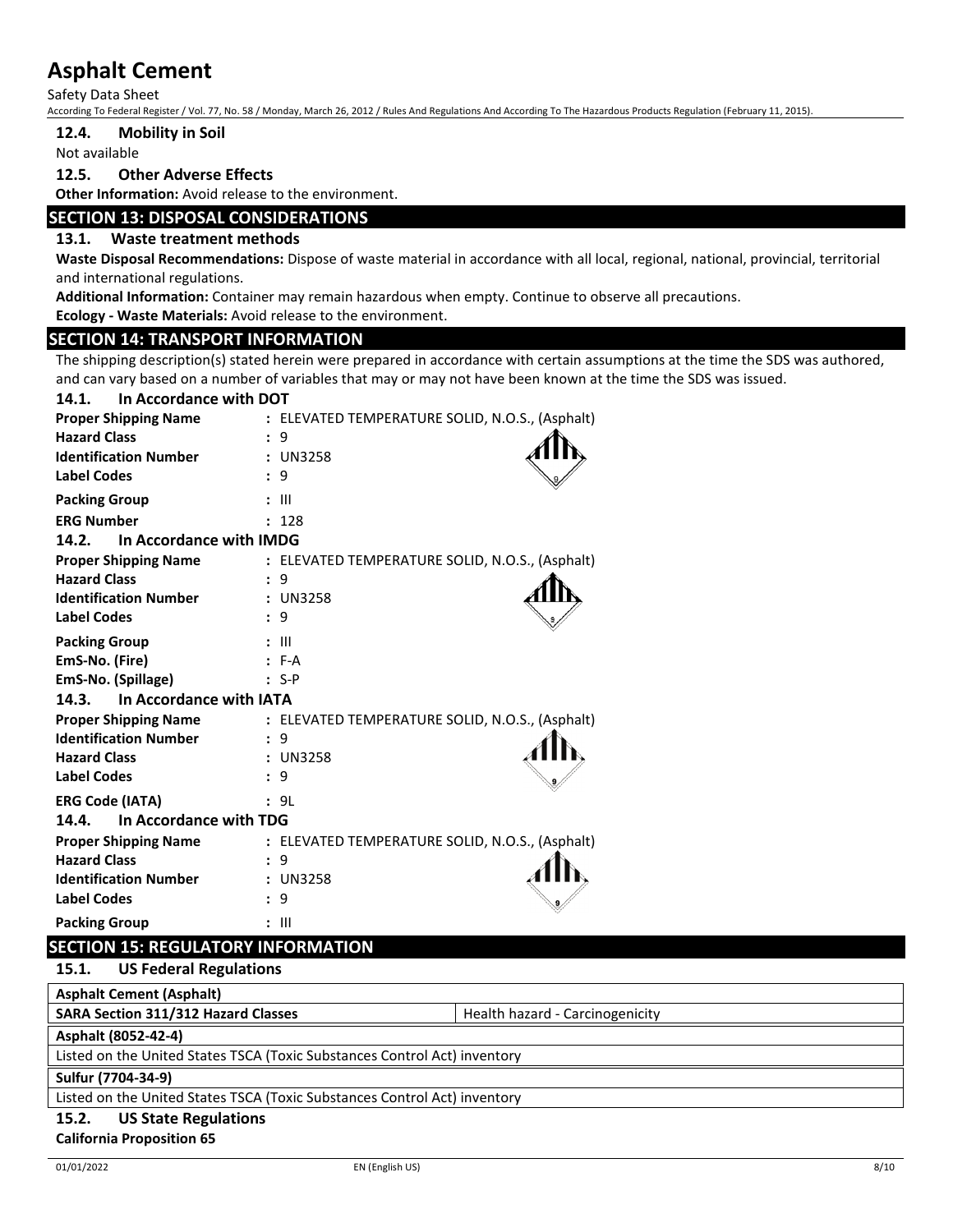Safety Data Sheet

According To Federal Register / Vol. 77, No. 58 / Monday, March 26, 2012 / Rules And Regulations And According To The Hazardous Products Regulation (February 11, 2015).

**WARNING:** This product can expose you to Bitumens, extracts of steam-refined and air refined, which is known to the

State of California to cause cancer. For more information go to www.P65Warnings.ca.gov.

| $\frac{1}{2}$ . Callioning to cause cancely for more implimation go to www.r obvionings.ca.gov. |
|-------------------------------------------------------------------------------------------------|
| Asphalt (8052-42-4)                                                                             |
| U.S. - Massachusetts - Right To Know List                                                       |
| U.S. - New Jersey - Right to Know Hazardous Substance List                                      |
| U.S. - Pennsylvania - RTK (Right to Know) List                                                  |
| Sulfur (7704-34-9)                                                                              |
| U.S. - Massachusetts - Right To Know List                                                       |
| U.S. - New Jersey - Right to Know Hazardous Substance List                                      |
| U.S. - Pennsylvania - RTK (Right to Know) List                                                  |
| Hydrogen Sulfide (7783-06-4)                                                                    |
| U.S. - New Jersey - Right to Know Hazardous Substance List                                      |
| U.S. - Pennsylvania - RTK (Right to Know) List                                                  |
| U.S. - Massachusetts - Right To Know List                                                       |
| U.S. - Pennsylvania - RTK (Right to Know) - Environmental Hazard List                           |
| <b>Canadian Regulations</b><br>15.3.                                                            |
| Asphalt (8052-42-4)                                                                             |
| Listed on the Canadian DSL (Domestic Substances List)                                           |
| Sulfur (7704-34-9)                                                                              |

Listed on the Canadian DSL (Domestic Substances List)

**Hydrogen Sulfide (7783-06-4)**

Listed on the Canadian DSL (Domestic Substances List)

## **SECTION 16: OTHER INFORMATION, INCLUDING DATE OF PREPARATION OR LAST REVISION**

**Date of Preparation or Latest :** 01/01/2022

**Revision**

**Other Information :** This document has been prepared in accordance with the SDS requirements of the OSHA Hazard Communication Standard 29 CFR 1910.1200 and Canada's Hazardous Products Regulations (HPR) SOR/2015-17.

**GHS Full Text Phrases:**

| Acute Tox. 2 (Inhalation: gas) | Acute toxicity (inhalation:gas) Category 2                       |
|--------------------------------|------------------------------------------------------------------|
| <b>Aquatic Chronic 1</b>       | Hazardous to the aquatic environment - Chronic Hazard Category 1 |
| <b>Aquatic Chronic 3</b>       | Hazardous to the aquatic environment - Chronic Hazard Category 3 |
| Carc. 2                        | Carcinogenicity Category 2                                       |
| Comb. Dust                     | Combustible Dust                                                 |
| Eye Irrit. 2A                  | Serious eye damage/eye irritation Category 2A                    |
| Flam. Gas 1                    | Flammable gases Category 1                                       |
| Press. Gas (Liq.)              | Gases under pressure - Liquefied gas                             |
| Skin Irrit. 2                  | Skin corrosion/irritation Category 2                             |
| STOT SE 1                      | Specific target organ toxicity (single exposure) Category 1      |
| STOT SE 3                      | Specific target organ toxicity (single exposure) Category 3      |
| H <sub>220</sub>               | Extremely flammable gas                                          |
| H <sub>280</sub>               | Contains gas under pressure; may explode if heated               |
| H315                           | Cause skin irritation                                            |
| H319                           | Causes serious eye irritation                                    |
| H330                           | Fatal if inhaled                                                 |
| H335                           | May cause respiratory irritation                                 |
| H351                           | Suspected of causing cancer                                      |
| H370                           | Causes damage to organs                                          |